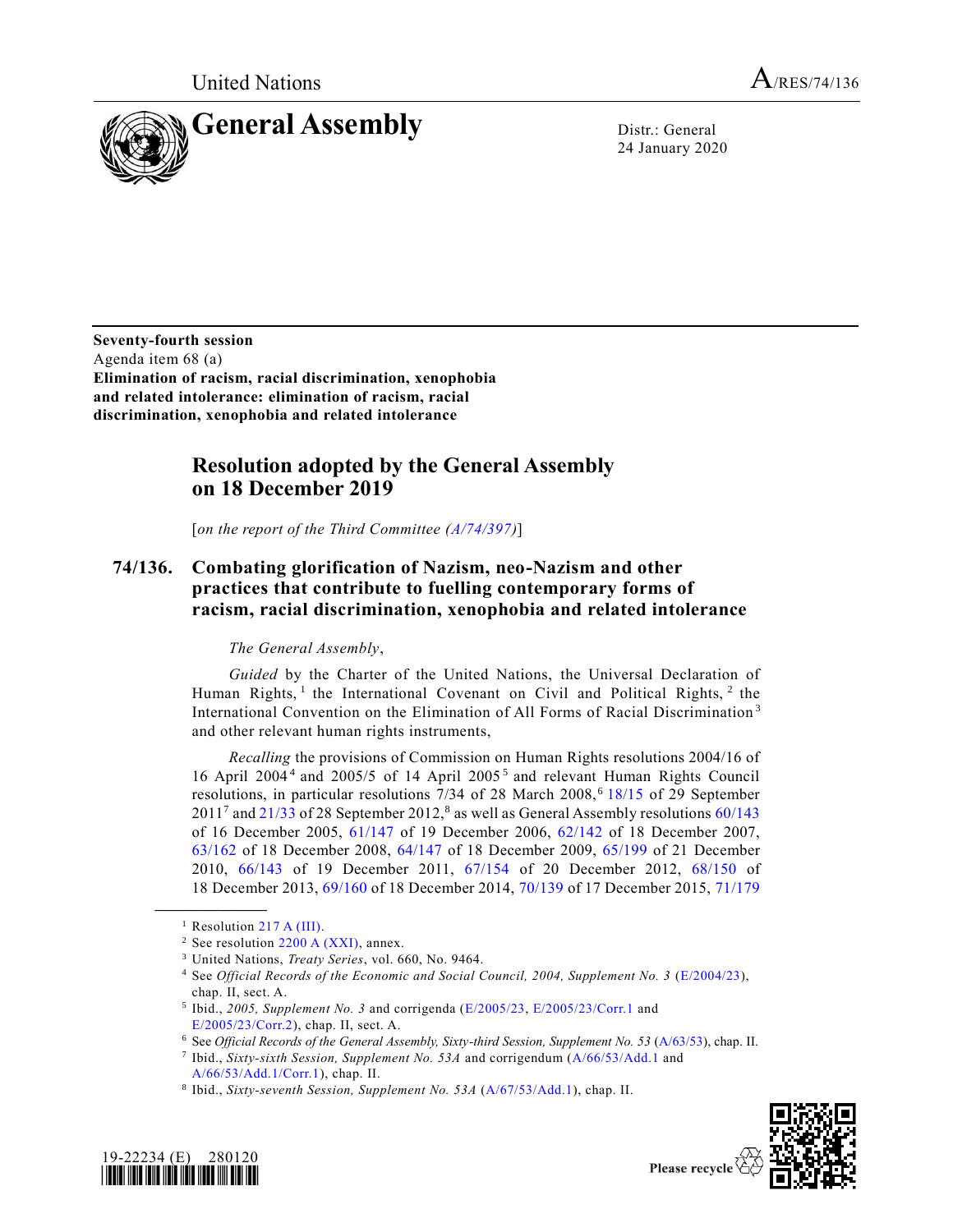of 19 December 2016, [72/156](https://undocs.org/en/A/RES/72/156) of 19 December 2017 and [73/157](https://undocs.org/en/A/RES/73/157) of 17 December 2018 on this issue, and its resolutions [61/149](https://undocs.org/en/A/RES/61/149) of 19 December 2006, [62/220](https://undocs.org/en/A/RES/62/220) of 22 December 2007, [63/242](https://undocs.org/en/A/RES/63/242) of 24 December 2008, [64/148](https://undocs.org/en/A/RES/64/148) of 18 December 2009, [65/240](https://undocs.org/en/A/RES/65/240) of 24 December 2010, [66/144](https://undocs.org/en/A/RES/66/144) of 19 December 2011, [67/155](https://undocs.org/en/A/RES/67/155) of 20 December 2012, [68/151](https://undocs.org/en/A/RES/68/151) of 18 December 2013, [69/162](https://undocs.org/en/A/RES/69/162) of 18 December 2014, [70/140](https://undocs.org/en/A/RES/70/140) of 17 December 2015, [71/181](https://undocs.org/en/A/RES/71/181) of 19 December 2016, [72/157](https://undocs.org/en/A/RES/72/157) of 19 December 2017 and [73/262](https://undocs.org/en/A/RES/73/262) of 22 December 2018, entitled "A global call for concrete action for the total elimination of racism, racial discrimination, xenophobia and related intolerance and the comprehensive implementation of and follow-up to the Durban Declaration and Programme of Action",

*Acknowledging* other important initiatives of the General Assembly aimed at raising awareness about the suffering of victims of racism, racial discrimination, xenophobia and related intolerance and forms of discrimination, including in the historical perspective, in particular regarding commemoration of the victims of slavery and the transatlantic slave trade,

*Recalling* the Charter of the Nuremberg Tribunal, and the Judgment of the Tribunal which recognized as criminal, inter alia, the SS organization and its integral parts, including the Waffen SS, through its officially accepted members implicated in or with knowledge of the commission of war crimes and crimes against humanity connected with the Second World War, as well as other relevant provisions of the Charter and the Judgment,

*Mindful* of the horrors of the Second World War, and stressing in this regard that the victory over Nazism in the Second World War contributed to the establishment of the conditions for the creation of the United Nations, designed to prevent future wars and save succeeding generations from the scourge of war,

*Noting* that neo-Nazism is more than just the glorification of a past movement, it is a contemporary phenomenon with strong vested interests in racial inequality and an investment in gaining broad support for its false claims of racial superiority,

<span id="page-1-0"></span>*Recalling* the relevant provisions of the Durban Declaration and Programme of Action adopted by the World Conference against Racism, Racial Discrimination, Xenophobia and Related Intolerance on 8 September 2001,<sup>9</sup> in particular paragraph 2 of the Declaration and paragraphs 84 to 86 of the Programme of Action, as well as the relevant provisions of the outcome document of the Durban Review Conference of 24 April 2009,<sup>10</sup> in particular paragraphs 11, 13 and 54,

<span id="page-1-1"></span>*Alarmed* at the spread in many parts of the world of various extremist political parties, movements, ideologies and groups of a racist or xenophobic character, including neo-Nazis and skinhead groups, and at the fact that this trend has resulted in the implementation of discriminatory measures and policies at the local or national level,

*Noting with concern* that, even where neo-Nazis do not formally participate in government, the presence therein of extreme right-wing ideologues can have the effect of injecting into governance and political discourse the same ideologies that make neo-Nazism so dangerous,

*Alarmed* at music lyrics and video games that advocate racial hatred and incite discrimination, hostility or violence,

*Concerned* by the use of Internet platforms by groups that advocate hatred to plan, fundraise and circulate information about public events aimed at promoting racism, xenophobia and related intolerance, such as rallies, demonstrations and acts of violence,

*Seriously concerned* that neo-Nazi groups, as well as other groups and individuals espousing ideologies of hatred, have increasingly targeted susceptible

<sup>9</sup> Se[e A/CONF.189/12](https://undocs.org/en/A/CONF.189/12) an[d A/CONF.189/12/Corr.1,](https://undocs.org/en/A/CONF.189/12/Corr.1) chap. I.

<sup>10</sup> Se[e A/CONF.211/8,](https://undocs.org/en/A/CONF.211/8) chap. I.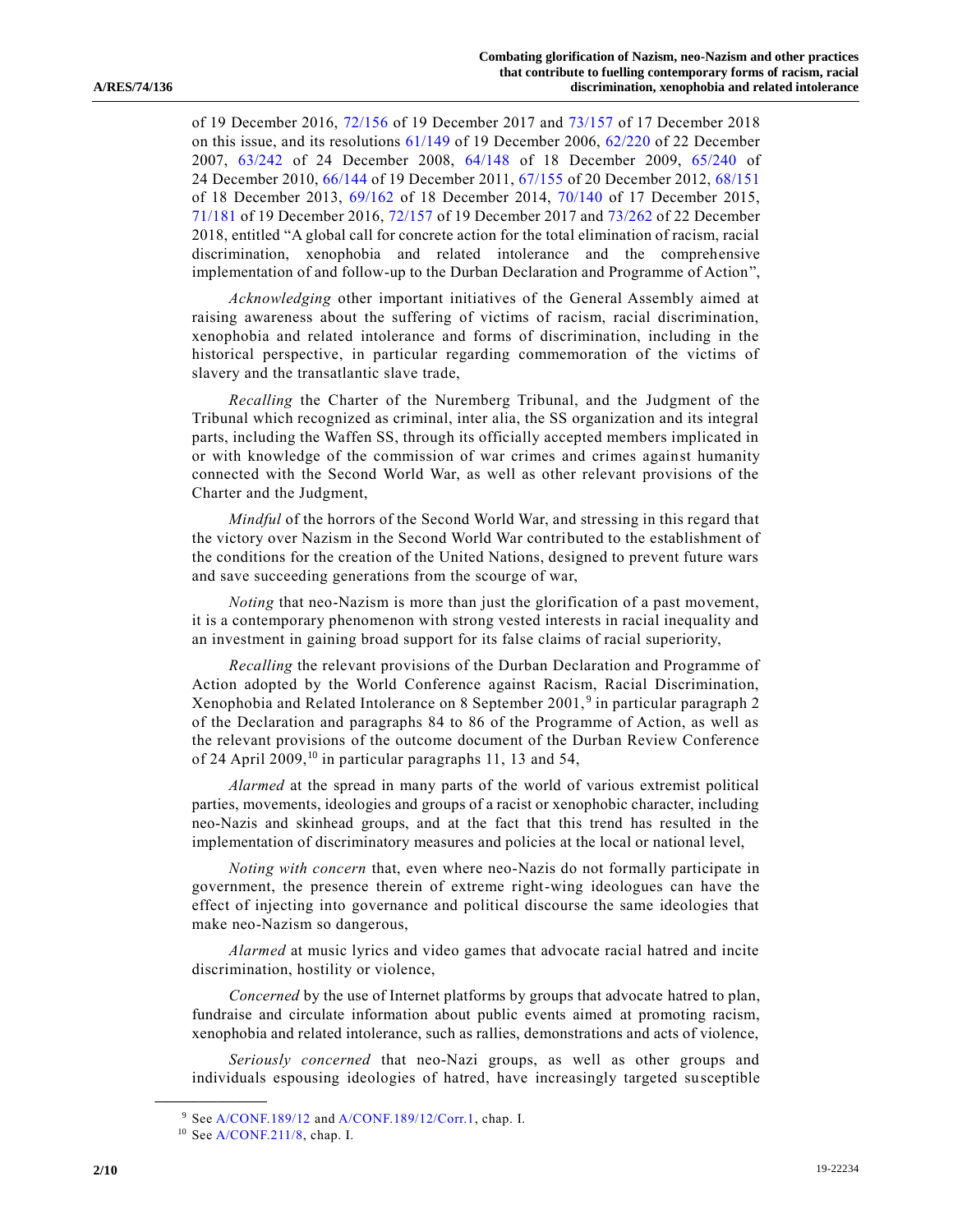individuals, mainly children and youth, by means of specifically tailored websites with the aim of their indoctrination and recruitment,

*Deeply concerned* by all recent manifestations of violence and terrorism incited by violent nationalism, racism, antisemitism, Islamophobia, Christianophobia, Afrophobia, xenophobia and related intolerance, including during sports events,

*Recognizing with deep concern* the continued alarming increase in instances of discrimination, intolerance and extremist violence motivated by antisemitism, Islamophobia and Christianophobia and prejudices against persons of other ethnic origins, religions and beliefs,

*Underlining* the existing lack of uniformity of norms regarding protected speech and expression and prohibited racial discrimination and advocacy of national, racial or religious hatred that constitutes incitement to discrimination, hostility or violence,

*Noting with concern*, in this regard, that the variation in national standards prohibiting hate speech may provide safe havens for neo-Nazi, violent nationalist, xenophobic or racist speech owing to the fact that many neo-Nazi and relevant extremist groups of a racist or xenophobic character operate transnationally by relying on Internet service providers or social media platforms,

*Stressing* that the purpose of addressing hate speech is not to limit or prohibit freedom of speech, but to prevent incitement to discrimination, hostility and violence, which shall be prohibited by law,

*Expressing its concern* about the use of digital technologies by neo-Nazis and other extremist and hate groups to disseminate their ideology, while recognizing that digital technologies are of great importance for the enjoyment of human rights and for combating racism, racial discrimination, xenophobia and related intolerance,

*Recalling* that, in 2020, the international community will celebrate the seventyfifth anniversary of victory over Nazism in the Second World War, and looking forward in this regard to the initiative to hold a special solemn meeting at the seventyfourth session of the General Assembly,

1. *Reaffirms* the relevant provisions of the Durban Declaration<sup>[9](#page-1-0)</sup> and of the outcome document of the Durban Review Conference, [10](#page-1-1) in which States condemned the persistence and resurgence of neo-Nazism, neo-Fascism and violent nationalist ideologies based on racial and national prejudice and stated that those phenomena could never be justified in any instance or in any circumstances;

2. *Recalls* the provisions of the Durban Declaration and of the outcome document of the Durban Review Conference, in which States recognized the positive contribution that the exercise of the right to freedom of expression, in particular by the media and new technologies, including the Internet, and full respect for the freedom to seek, receive and impart information can make to the fight against racism, racial discrimination, xenophobia and related intolerance;

3. *Takes note with appreciation* of the report of the Special Rapporteur of the Human Rights Council on contemporary forms of racism, racial discrimination, xenophobia and related intolerance, prepared in accordance with the request contained in its resolution [73/157;](https://undocs.org/en/A/RES/73/157)<sup>11</sup>

4. *Expresses its appreciation* to the United Nations High Commissioner for Human Rights and her Office for their efforts to fight racism, racial discrimination, xenophobia and related intolerance, including the maintenance by the Office of the United Nations High Commissioner for Human Rights of the database on practical means to combat racism, racial discrimination, xenophobia and related intolerance;

**\_\_\_\_\_\_\_\_\_\_\_\_\_\_\_\_\_\_** <sup>11</sup> [A/74/253.](https://undocs.org/en/A/74/253)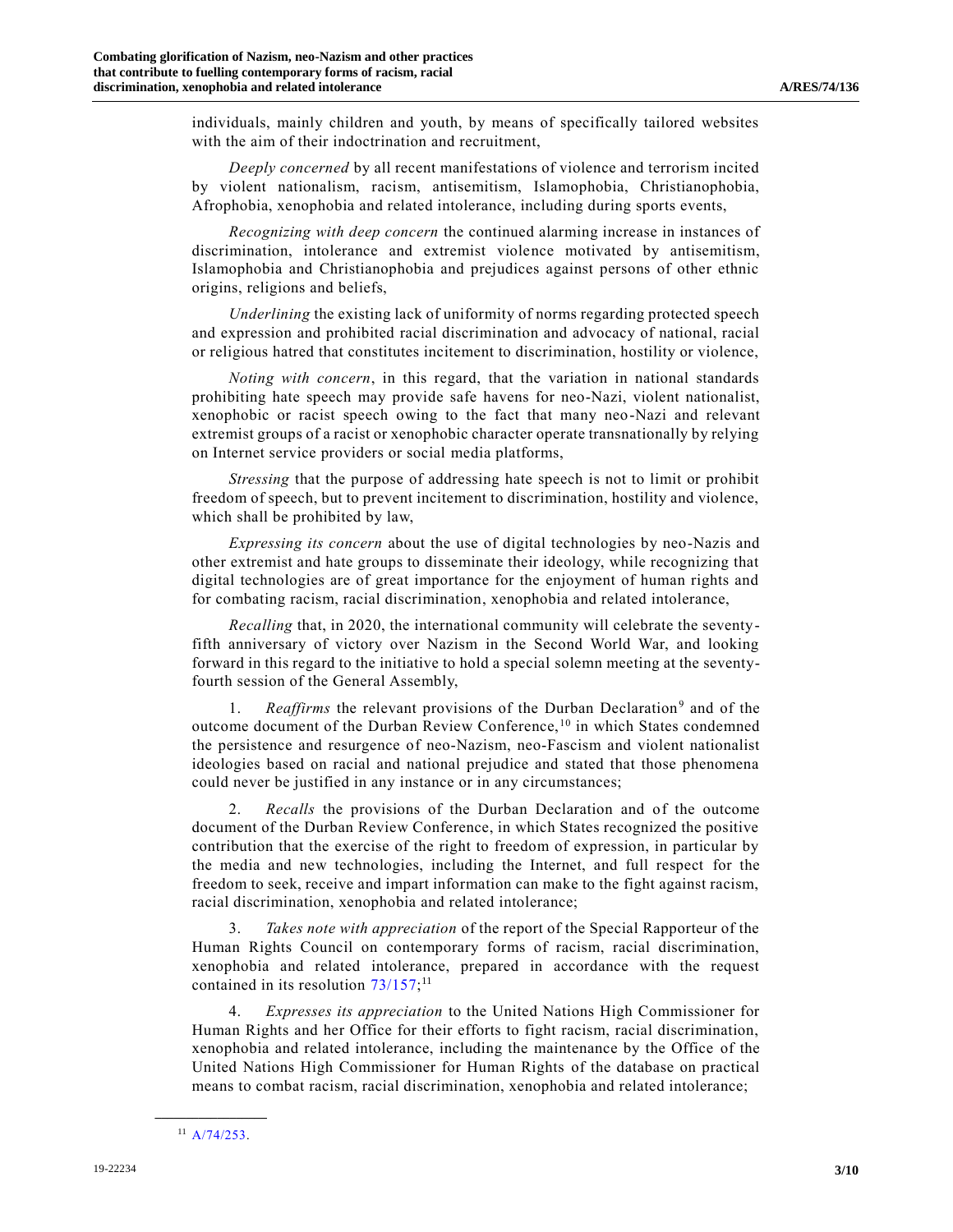5. *Expresses deep concern* about the glorification, in any form, of the Nazi movement, neo-Nazism and former members of the Waffen SS organization, including by erecting monuments and memorials, holding public demonstrations in the name of the glorification of the Nazi past, the Nazi movement and neo -Nazism, declaring or attempting to declare such members and those who fought against the anti-Hitler coalition, collaborated with the Nazi movement and committed war crimes and crimes against humanity participants in national liberation movements, as well as by the renaming of streets glorifying them;

6. *Calls for* the universal ratification and effective implementation of the International Convention on the Elimination of All Forms of Racial Discrimination, [3](#page-0-0) and urges those States parties that have not yet done so to consider making the declaration under its article 14, thus providing the Committee on the Elimination of Racial Discrimination with the competence to receive and consider communications from individuals or groups of individuals within their jurisdiction claiming to be victims of a violation by a State party of any of the rights set forth in the Convention;

7. *Urges* States to eliminate all forms of racial discrimination by all appropriate means, including legislation as required by circumstances, while ensuring that the definition of racial discrimination set out therein complies with article 1 of the Convention;

8. *Encourages* those States that have made reservations to article 4 of the Convention to give serious consideration to withdrawing such reservations as a matter of priority, as stressed by the Special Rapporteur;

9. *Acknowledges* that discrimination on the basis of race, ethnicity or religion in all its forms and manifestations, including neo-Nazism, Islamophobia, Christianophobia and antisemitism, is a threat to societies as a whole, not just to those racial and ethnic groups that are their direct target;

10. *Recalls* that any legislative or constitutional measures adopted with a view to countering extremist political parties, movements, ideologies and groups of a racist or xenophobic character, including neo-Nazis and skinhead groups and similar extremist ideological movements, should be in conformity with the relevant international human rights obligations, in particular articles 4 and 5 of the Convention and articles 19 to [2](#page-0-1)2 of the International Covenant on Civil and Political Rights;<sup>2</sup>

11. *Encourages* States parties to the Convention to take appropriate measures to ensure that their legislation is in accordance with their obligations under the Convention, including those under article 4;

12. *Emphasizes once more* the recommendation of the Special Rapporteur that "any commemorative celebration of the Nazi regime, its allies and related organizations, whether official or unofficial, should be prohibited" by States, $12$  also emphasizes that such manifestations do injustice to the memory of the countless victims of the Second World War and negatively influence children and young people, and stresses in this regard that it is important that States take measures, in accordance with international human rights law, to counteract any celebration of the Nazi SS organization and all its integral parts, including the Waffen SS, and that failure by States to effectively address such practices is incompatible with the obligations of States Members of the United Nations under its Charter;

13. *Expresses deep concern* about increased frequency of attempts and activities intended to desecrate or demolish monuments erected in remembrance of those who fought against Nazism during the Second World War, as well as to unlawfully exhume or remove the remains of such persons, and in this regard urges

<sup>12</sup> [A/72/291,](https://undocs.org/en/A/72/291) para. 79.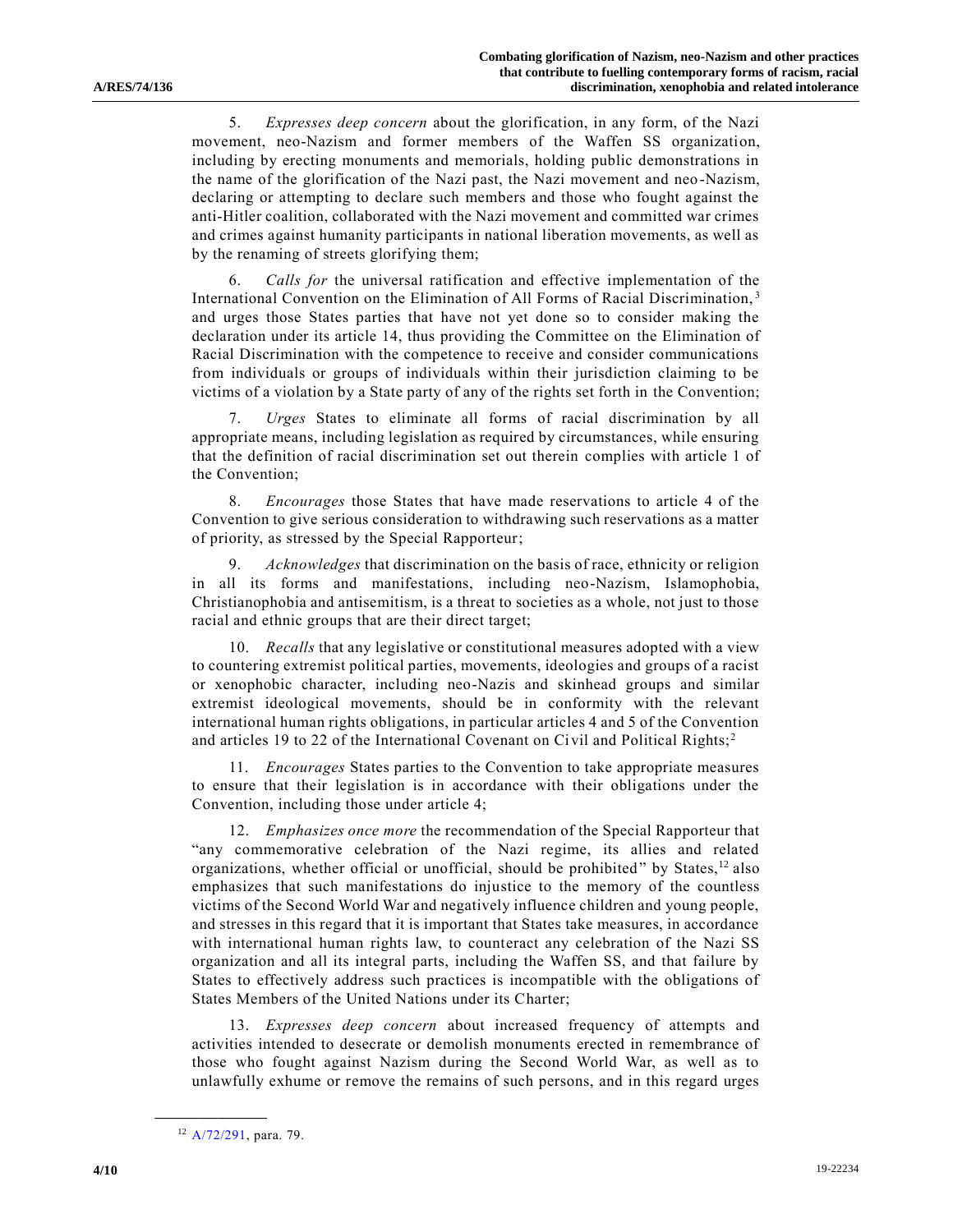States to fully comply with their relevant obligations, inter alia, under article 34 of Additional Protocol I to the Geneva Conventions of 1949;<sup>13</sup>

14. *Firmly condemns* incidents that glorify and promote Nazism, such as acts involving pro-Nazi graffiti and paintings, including on monuments dedicated to victims of the Second World War;

15. *Expresses alarm* over the use by neo-Nazi groups, as well as other groups and individuals espousing ideologies of hatred, of information technologies, the Internet and social media to recruit new members, especially targeting children and young people, and to disseminate and to amplify their hate-filled messages, while recognizing that the Internet can also be used to counteract these groups and their activities;

16. *Notes with concern* the significant number of racist incidents worldwide, including the rise of skinhead groups, which have been responsible for many of these incidents, as well as the resurgence of racist and xenophobic violence targeting, inter alia, persons belonging to national or ethnic, religious and linguistic minorities, or on any other grounds, including arson attacks on houses and vandalization of and violence in schools and places of worship and cemeteries;

17. *Reaffirms* that such acts may, in certain circumstances, be qualified as falling within the scope of the Convention, that they may not be justifiable as exercises of freedom of peaceful assembly, freedom of association and freedom of expression and that they will often fall within the scope of article 20 of the International Covenant on Civil and Political Rights and may be subject to certain restrictions, as set out in articles 19, 21 and 22 of the Covenant;

18. *Encourages* States to take appropriate concrete measures, including legislative and educational ones, in accordance with their international human rights obligations, in order to prevent revisionism in respect of the Second World War and the denial of the crimes against humanity and war crimes committed during the Second World War;

19. *Calls upon* States to take active measures to ensure that education systems develop the necessary content to provide accurate accounts of history, as well as promote tolerance and other international human rights principles;

20. *Takes note* of the recommendation of the Special Rapporteur that education that seeks to undercut the racist effects of nationalist populism should include accurate and representative accounts of national history that give voice to racial and ethnic diversity and that expose the untruths of those who attempt to write ethnic groups out of national histories and identities in order to sustain ethnonationalist myths of racially or ethnically "pure" nations; $<sup>14</sup>$ </sup>

21. *Condemns without reservation* any denial of or attempt to deny the Holocaust, as well as any manifestation of religious intolerance, incitement, harassment or violence against persons or communities, on the basis of ethnic origin or religious belief;

22. *Affirms its deep commitment* to the duty of remembrance, and welcomes the call of the Special Rapporteur for the active preservation of those Holocaust sites that served as Nazi death camps, concentration and forced labour camps and prisons, as well as his encouragement to States to take measures, including legislative, law enforcement and educational measures, to put an end to all forms of Holocaust denial; <sup>15</sup>

23. *Takes note* of the conclusions of the Special Rapporteur that revisionism and attempts to falsify history may, in certain circumstances, fall under the prohibition

<sup>13</sup> United Nations, *Treaty Series*, vol. 1125, No. 17512.

<sup>14</sup> [A/73/305](https://undocs.org/en/A/73/305) and [A/73/305/Corr.1,](https://undocs.org/en/A/73/305/Corr.1) para. 56.

<sup>15</sup> [A/72/291,](https://undocs.org/en/A/72/291) para. 91.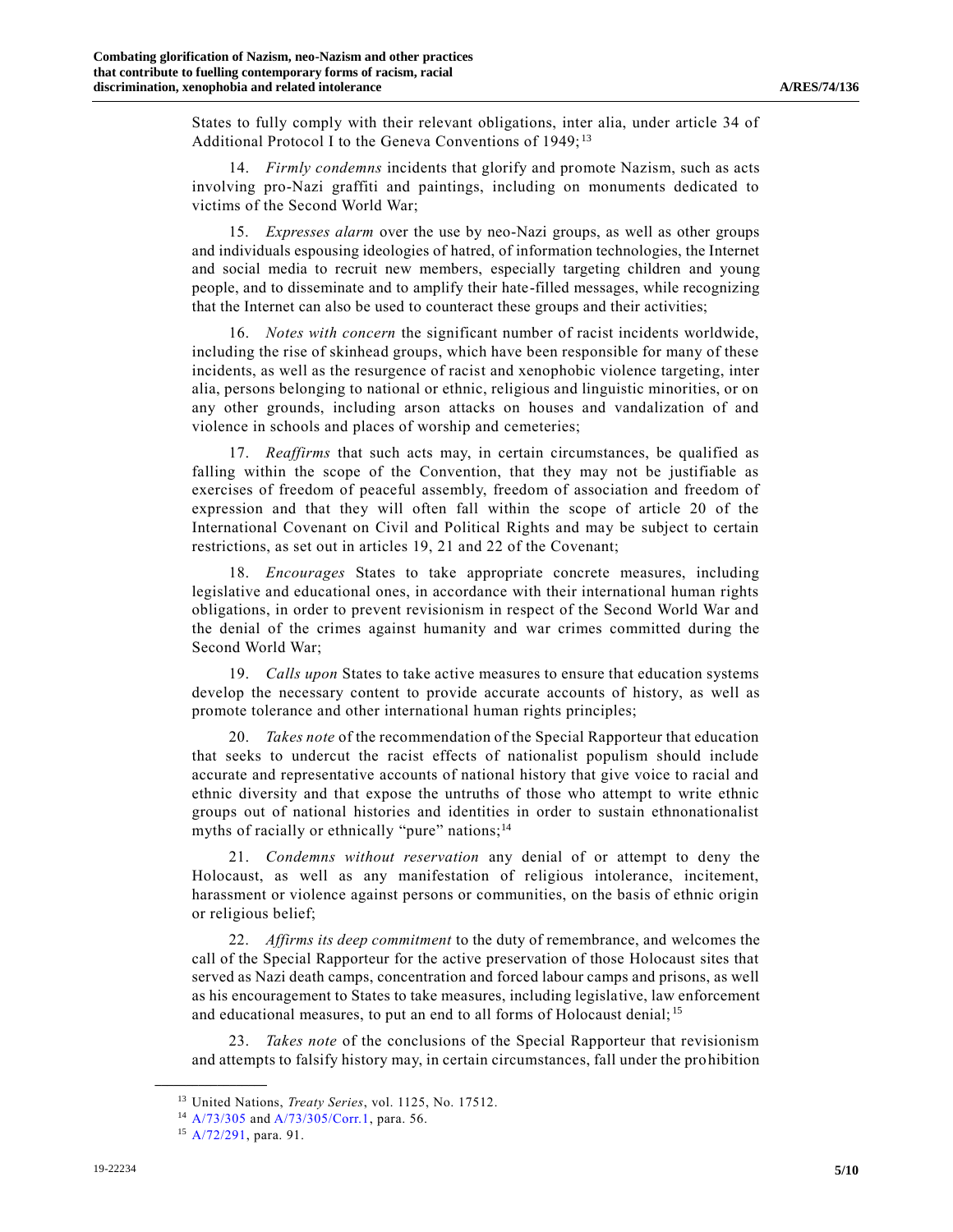of hate speech under article 4 (a) of the Convention, which States are required to declare as offences punishable by law, <sup>16</sup> and that neo-Nazi recruitment attempting to mainstream extreme ideologies or racial, ethnic or religious hatred and intolerance may fall under article 4 (b) of the Convention;

24. *Calls upon* States to continue to take all appropriate measures aimed at preventing and countering hate speech, including on the Internet, and incitement to violence against persons in vulnerable situations, including the organization of meetings and violent protests, fundraising and engagement in other activities;

25. *Expresses deep concern* about attempts at commercial advertising aimed at exploiting the sufferings of the victims of war crimes and crimes against humanity committed during the Second World War by the Nazi regime;

26. *Stresses* the need to respect the memory and that the practices described above do injustice to the memory of the countless victims of crimes against humanity committed in the Second World War, in particular those committed by the SS organization and by those who fought against the anti-Hitler coalition and collaborated with the Nazi movement, and may negatively influence children and young people, and that failure by States to effectively address such practices is incompatible with the obligations of States Members of the United Nations under its Charter, including those related to the purposes and principles of the Organization;

27. *Also stresses* that all such practices may fuel contemporary forms of racism, racial discrimination, antisemitism, Islamophobia, Christianophobia, xenophobia and related intolerance and contribute to the spread and multiplication of various extremist political parties, movements and groups of a racist or xenophobic character, including neo-Nazis and skinhead groups, and in this regard calls for increased vigilance;

28. *Expresses concern* that the human rights and democratic challenges posed by extremist political parties, movements and groups are universal and no country is immune to them;

29. *Emphasizes* the need to take appropriate measures necessary to counter the practices described above, and calls upon States and all other stakeholders to take more effective measures in accordance with international human rights law to prevent, counter and combat those phenomena and extremist movements of a racist or xenophobic character, which pose a real threat to democratic values, and to increase their vigilance and be proactive in strengthening their efforts to recognize and effectively address those challenges;

30. *Underlines* the importance of data and statistics on racist and xenophobic crimes for identifying the types of offences committed, the profiles of victims and of perpetrators and whether the latter are affiliated with extremist movements or groups, thus enhancing better understanding of the phenomenon and identifying effective measures to address such racist and xenophobic crimes, and recalls in this regard the commitments made in the 2030 Agenda for Sustainable Development<sup>17</sup> on data, monitoring and accountability, including collecting data disaggregated by characteristics relevant in national contexts;

31. *Encourages* States to adopt further measures to support training for the police and other law enforcement bodies on the ideologies of extremist political parties, movements and groups whose advocacy constitutes incitement to racist and xenophobic violence, to strengthen their capacity to address racist and xenophobic crimes, to fulfil their responsibility for bringing to justice the perpetrators of such crimes and to combat impunity;

<sup>16</sup> [A/HRC/38/53,](https://undocs.org/en/A/HRC/38/53) para. 15.

<sup>&</sup>lt;sup>17</sup> Resolution [70/1.](https://undocs.org/en/A/RES/70/1)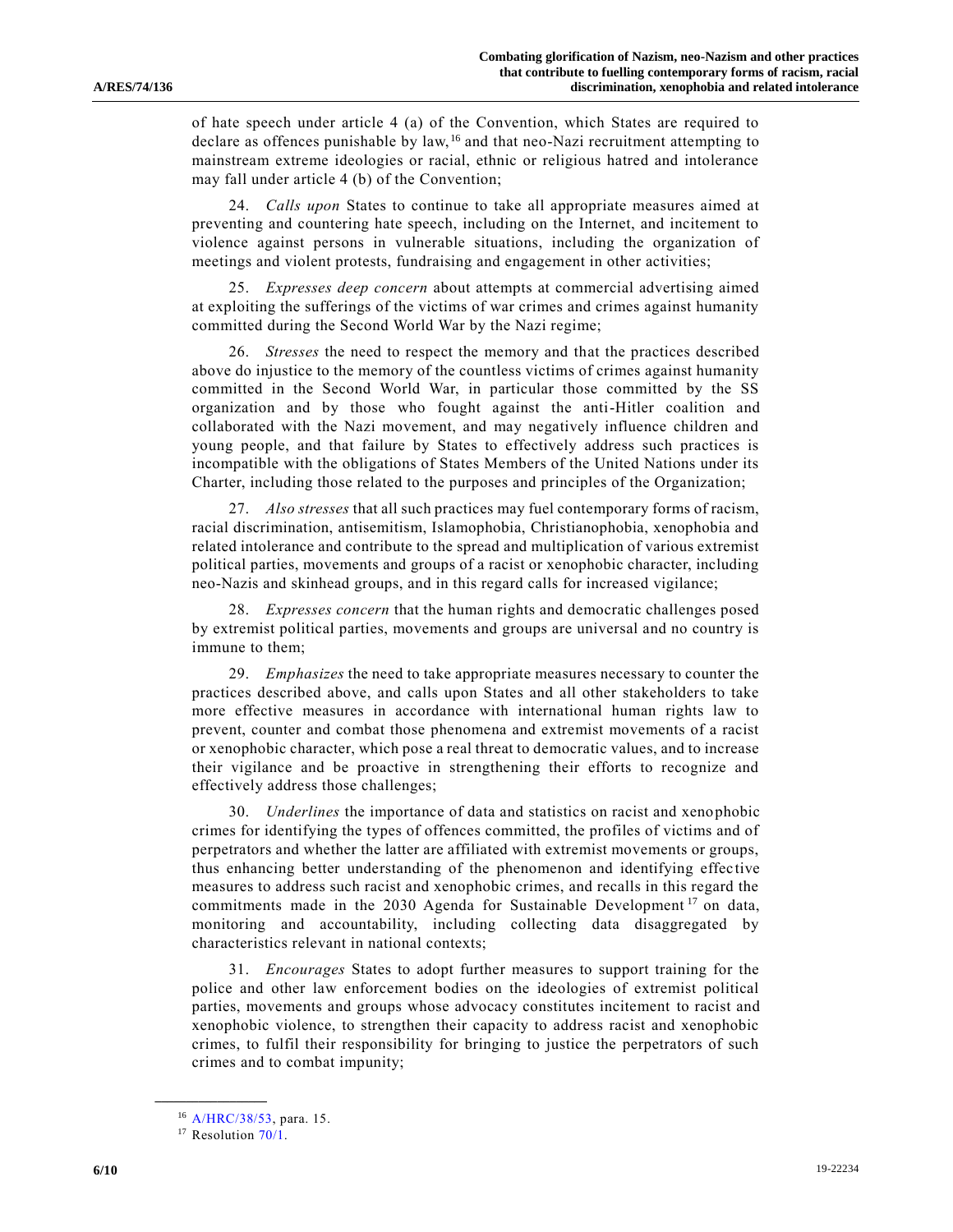32. *Expresses deep concern* about the increased number of seats occupied by representatives of extremist parties of a racist or xenophobic character in a number of national and local parliaments, and emphasizes in this regard the need for all democratic political parties to base their programmes and activities on respect for human rights and freedoms, democracy, the rule of law and good governance and to condemn all messages disseminating ideas that are based on racial superiority or hatred and that have the objective of fuelling contemporary forms of racism, racial discrimination, xenophobia and related intolerance;

33. *Takes note* of the concern of the Special Rapporteur regarding the resurgence of neo-Nazism in contemporary times and growing support for and acceptance of neo-Nazism and related ideology in an increasing number of countries; <sup>18</sup>

34. *Notes with appreciation*, in this regard, the call of the Special Rapporteur upon political leaders and parties to strongly condemn incitement to racial discrimination or xenophobia, to promote tolerance and respect and to refrain from forming coalitions with extremist parties of a racist or xenophobic character; <sup>19</sup>

35. *Welcomes* the recommendation of the Special Rapporteur to continue to take steps through national legislation, in accordance with international human rights law, aimed at preventing hate speech and incitement to violence, to withdraw support – financial and otherwise – from political parties and other organizations that engage in neo-Nazi or other hate speech and to take steps to dismantle responsible organizations where such hate speech aims, or can reasonably be expected, to incite violence;  $20$ 

36. *Encourages* States to improve diversity within law enforcement agencies, and urges them to take all appropriate measures to facilitate the filing of complaints about and to impose appropriate sanctions against those within the public service found to have committed racially motivated violence or to have used hate speech;

37. *Expresses deep concern* about the increase in reported cases of racist, antisemitic, Islamophobic, Arabophobic, Afrophobic and xenophobic manifestations during sports events, including those committed by extremist groups of a racist or xenophobic character, including neo-Nazis and skinhead groups, and calls upon States, international organizations, sports federations and other relevant stakeholders to strengthen measures to address such incidents, while also welcoming the steps that many States, sports federations and clubs have taken to eliminate racism at sporting events, including through sport practised without discrimination of any kind and in the Olympic spirit, which require human understanding, tolerance, inclusion, fair play and solidarity;

38. *Recalls* the recommendation of the Special Rapporteur to introduce into national criminal law a provision according to which committing an offence with racist or xenophobic motivations or aims constitutes an aggravating circumstance, allowing for enhanced penalties, $21$  and encourages those States whose legislation does not contain such provisions to consider that recommendation;

39. *Notes* measures taken by States to prevent discrimination against, in particular but not limited to, persons belonging to national or ethnic, religious and linguistic minorities, people of African descent, Roma, migrants, refugees and asylum seekers, and to ensure their integration into society, urges States to ensure the full and effective implementation of legal, policy and institutional measures protecting these individuals and groups, including women and girls, and recommends that States effectively guarantee to everyone, without discrimination of any kind, their human

<sup>18</sup> [A/HRC/38/53,](https://undocs.org/en/A/HRC/38/53) para. 16.

<sup>19</sup> [A/72/291,](https://undocs.org/en/A/72/291) para. 83.

<sup>20</sup> [A/HRC/38/53,](https://undocs.org/en/A/HRC/38/53) para. 35 (c).

<sup>21</sup> [A/69/334,](https://undocs.org/en/A/69/334) para. 81.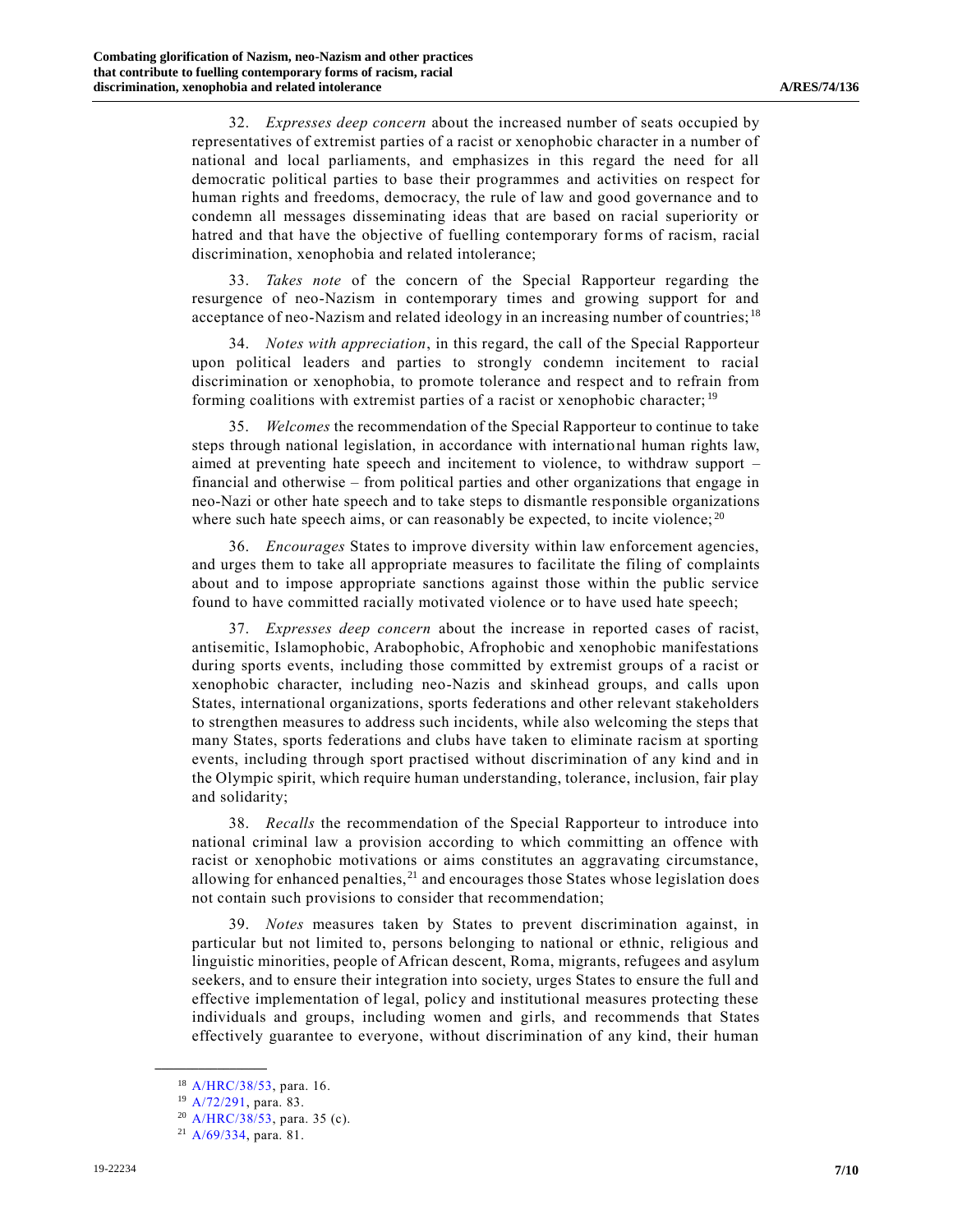rights, including those related to safety and security, access to justice, adequate reparation and appropriate information about their rights, and pursue prosecution and adequate punishment, as appropriate, of those responsible for racist and xenophobic crimes against them, including the possibility of seeking reparation or satisfaction for damages suffered as a result of such crimes;

40. *Underlines* that the roots of extremism are multifaceted and must be addressed through adequate measures such as education, awareness-raising and the promotion of dialogue, and in this regard recommends the increase of measures to raise awareness among young people of the dangers of the ideologies and activities of extremist political parties, movements and groups;

41. *Reaffirms*, in this regard, the particular importance of all forms of education, including human rights education, as a complement to legislative measures, and calls upon States to continue to invest in education, in both conventional and non-conventional curricula, inter alia, in order to transform attitudes and counteract ideas of racial hierarchies and superiority, and counter their negative influence, and to promote the values of non-discrimination, equality and respect for all, as outlined by the Special Rapporteur;

42. *Recognizes* the paramount role of education in promoting human rights and combating racism, racial discrimination, xenophobia and related intolerance, especially in promoting the principles of tolerance, inclusion and respect for ethnic, religious and cultural diversity and preventing the spread of extremist racist and xenophobic movements and ideas;

43. *Strongly condemns* the use of educational material and rhetoric in educational settings, which promulgate racism, discrimination, hatred and violence on the basis of ethnic origin, nationality, religion or belief;

44. *Emphasizes* the recommendation of the Special Rapporteur presented at the sixty-fourth session of the General Assembly, in which he emphasized the importance of history classes in teaching the dramatic events and human suffering which arose out of the adoption of ideologies such as Nazism and Fascism;<sup>22</sup>

45. *Stresses* the importance of other positive measures and initiatives aimed at bringing communities together and providing them with space for genuine dialogue, such as round tables, working groups and seminars, including training seminars for State agents and media professionals, as well as awareness-raising activities, especially those initiated by civil society representatives, which require continued State support;

46. *Underlines* the positive role that relevant United Nations entities and programmes, in particular the United Nations Educational, Scientific and Cultural Organization, can play in the aforementioned areas;

47. *Reaffirms* article 4 of the Convention, according to which States parties condemn all propaganda and all organizations which are based on idea s or theories of superiority of one race or group of persons of one colour or ethnic origin, or which attempt to justify or promote racial hatred and discrimination in any form, and undertake to adopt immediate and positive measures designed to eradicate all incitement to, or acts of, such discrimination and, to this end, with due regard to the principles embodied in the Universal Declaration of Human Rights<sup>[1](#page-0-2)</sup> and the rights expressly set forth in article 5 of the Convention, inter alia:

(a) Shall declare an offence punishable by law all dissemination of ideas based on racial superiority or hatred, and incitement to racial discrimination, as well as all acts of violence or incitement to such acts against any race or group of persons of

<sup>22</sup> A/64/295, para. 104.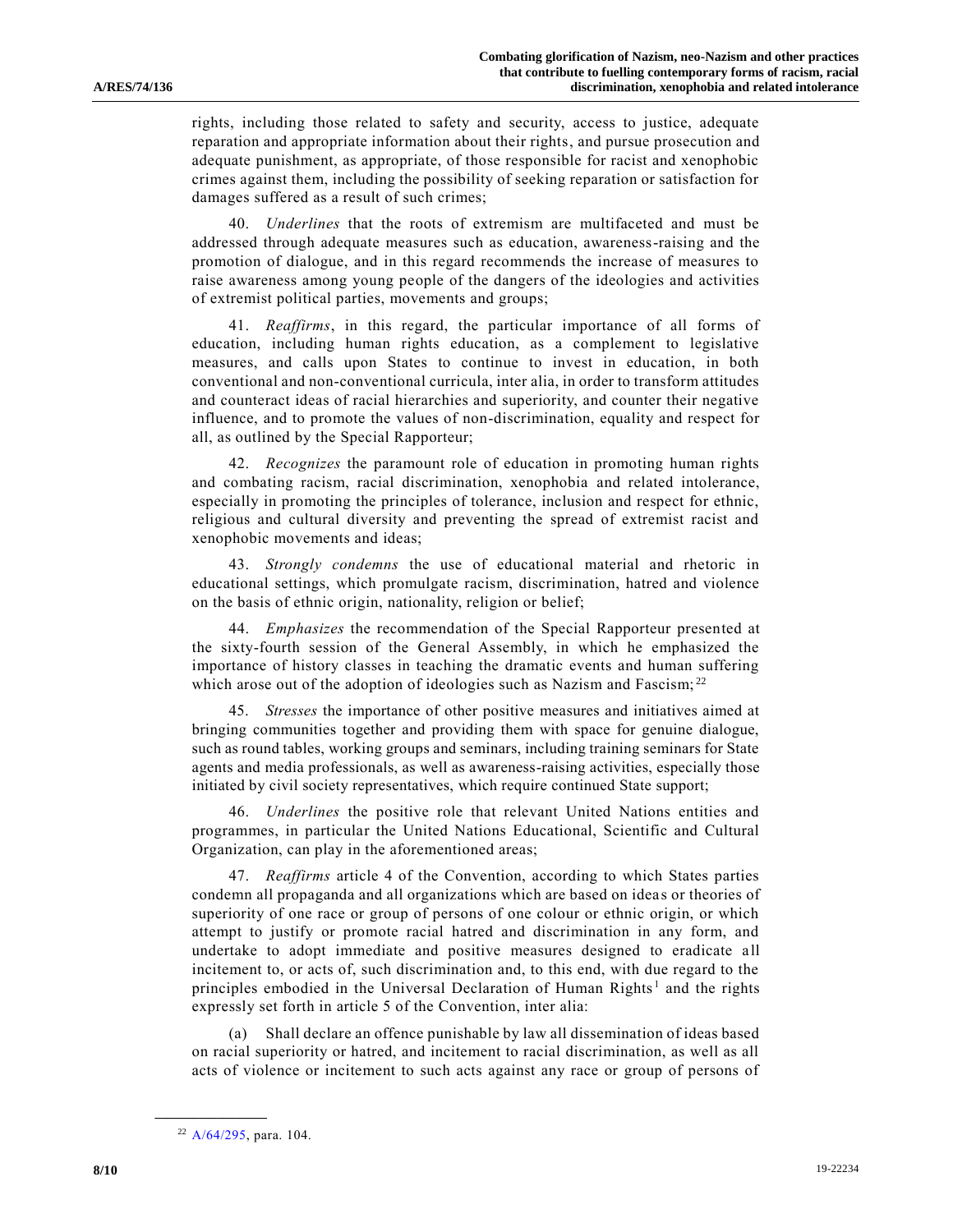another colour or ethnic origin, and also the provision of any assistance to racist activities, including the financing thereof;

(b) Shall declare illegal and prohibit organizations, and also organized and all other propaganda activities, which promote and incite racial discrimination, and shall recognize participation in such organizations or activities as an offence punishable by law;

Shall not permit public authorities or public institutions, national or local, to promote or incite racial discrimination;

48. *Also reaffirms* that, as underlined in paragraph 13 of the outcome document of the Durban Review Conference, any advocacy of national, racial or religious hatred that constitutes incitement to discrimination, hostility or violence should be prohibited by law, that all dissemination of ideas based on racial superiority or hatred, or incitement to racial discrimination, as well as all acts of violence or incitement to such acts, shall be declared offences punishable by law, in accordance with the international obligations of States, and that these prohibitions are consistent with freedom of opinion and expression;

49. *Notes* the launch by the Secretary-General of the United Nations Strategy and Plan of Action on Hate Speech, which can play its part in addressing hate speech around the world while upholding freedom of opinion and expression, in collaboration with Governments, civil society, the private sector and other partners;

50. *Recognizes* the positive role that the exercise of the right to freedom of opinion and expression, as well as full respect for the freedom to seek, receive and impart information, including through the Internet, can play in combating racism, racial discrimination, xenophobia and related intolerance;

51. *Calls upon* States to strengthen freedom of expression, which can play a crucial role in promoting democracy and combating racist and xenophobic ideologies based on racial superiority;

52. *Expresses concern* about the increased use of digital technologies to promote and disseminate racism, racial hatred, xenophobia, racial discrimination and related intolerance, and in this regard calls upon States parties to the International Covenant on Civil and Political Rights to counter the dissemination of the abovementioned ideas while respecting their obligations under articles 19 and 20 of the Covenant, which guarantee the right to freedom of expression and outline the grounds on which the exercise of this right can be legitimately restricted;

53. *Recognizes* the need to promote the use of new information and communications technologies, including the Internet, to contribute to the fight against racism, racial discrimination, xenophobia and related intolerance;

54. *Also recognizes* the positive role that the media can play in combating racism, racial discrimination, xenophobia and related intolerance, promoting a culture of tolerance and inclusion and representing the diversity of a multicultural society;

55. *Encourages* States, civil society and other relevant stakeholders to use all opportunities, including those provided by the Internet and social media, to counter, in accordance with international human rights law, the dissemination of ideas based on racial superiority or hatred and to promote the values of equality, non-discrimination, diversity and democracy;

56. *Encourages* national human rights institutions, where they exist, to develop appropriate programmes to promote tolerance, inclusion and respect for all and to collect relevant information in this regard;